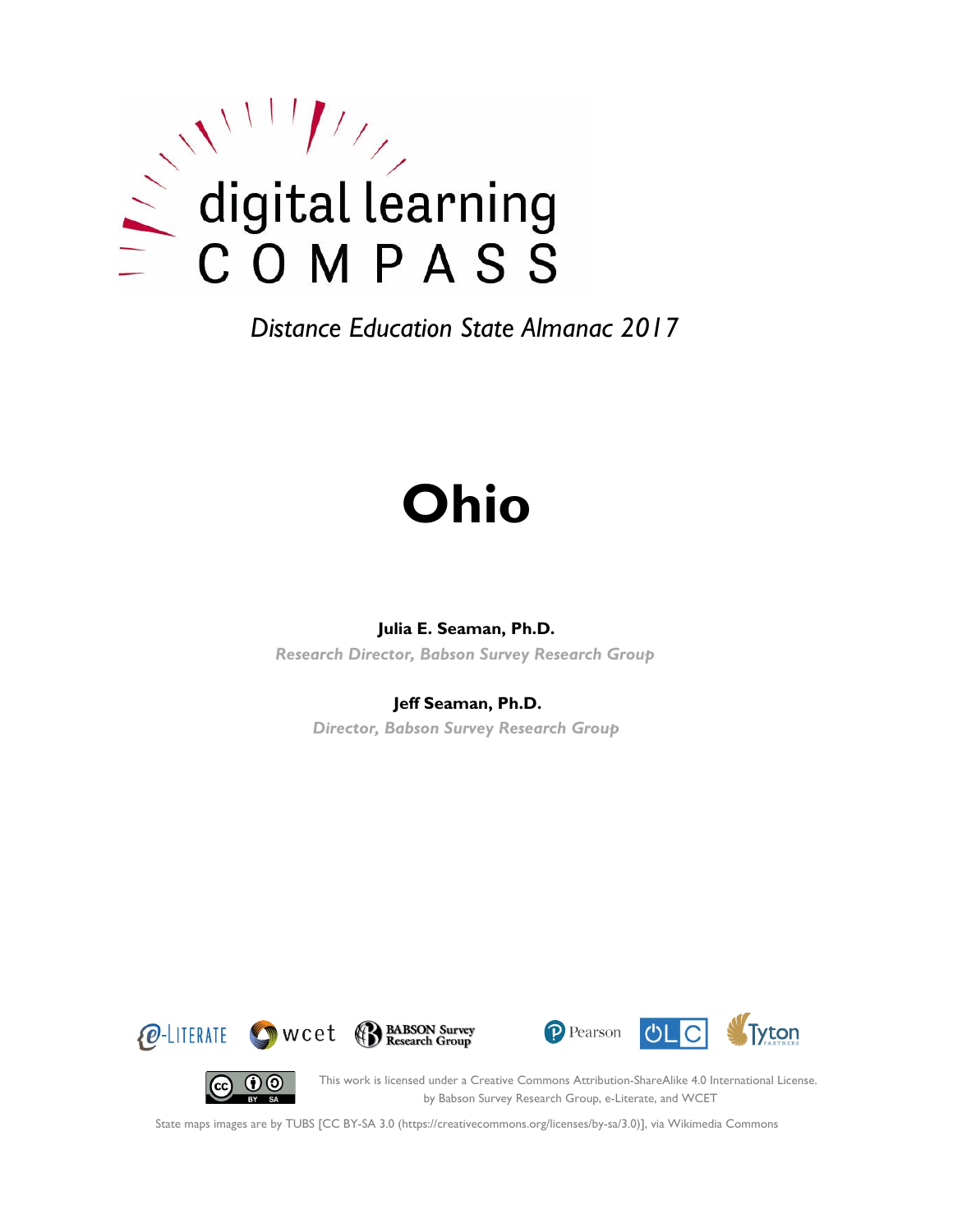| <b>Ohio</b> |                               |              |                  |  |
|-------------|-------------------------------|--------------|------------------|--|
|             |                               | <b>State</b> | % of<br>National |  |
|             |                               |              |                  |  |
|             | Population                    | 11,646,273   | 3.6%             |  |
|             | 18-55 Population              | 5,357,286    | 3.5%             |  |
|             | <b>Number of Institutions</b> | 212          | 4.4%             |  |
|             |                               |              |                  |  |

 Ohio has 212 degree-granting higher education institutions, which represent 4.4% of all such institutions in the United States. These institutions enrolled a total of 668,270 students as of fall 2015 (577,595 of which are studying at the undergraduate level and 90,675 at the graduate level). The fall 2015 figure is a decrease of 34,789 students (or -4.9%) from the number enrolled in the fall of 2012.

 Among the total student body, 198,194 (171,158 undergraduates and 27,036 graduate students) were taking at least one course at a distance. This is 29.7% of the enrolled student body, which is lower than the national average rate of 29.7%. The number of students taking distance education courses in the state increased by 31,213 (or 18.7%) between fall 2012 and fall 2015. This is higher than the national level of growth of 11.0%.

 76,706 students in Ohio are taking all of their courses at a distance, made up of 60,052 undergraduates and 16,654 graduates. This represents 11.5% of all students enrolled in the state, a rate that is lower than the national average of 14.3%. A total of 62,131 (or 81.0% of these exclusively online students) live in Ohio, the remainder come from outside of the state. This rate is higher than the national in-state average of 55.1%.

 The number of students that take any of their courses on campus, including those who take all of their courses on campus and those who take a mix of on-campus and distance courses, is 591,564, or 88.5% of the total student enrollment in Ohio. This number represents a decrease in proportion on campus from the four years prior (90.5% from 635,934 students in 2012). The -1.9% rate is a larger change than the national 1.7% decrease.

|                    |                        | <b>Total</b>        |                        | Undergraduate |                        | <b>Graduate</b> |                        |
|--------------------|------------------------|---------------------|------------------------|---------------|------------------------|-----------------|------------------------|
|                    |                        | <b>All Students</b> | Any<br><b>Distance</b> | All Students  | Any<br><b>Distance</b> | All Students    | Any<br><b>Distance</b> |
|                    | <b>Total</b>           | 668,270             | 198.194                | 577,595       | 171,158                | 90,675          | 27,036                 |
|                    | Private for-profit     | 24,403              | 7,274                  | 23,816        | 6,808                  | 587             | 466                    |
| Control            | Private not-for-profit | 139,052             | 27,393                 | 110,757       | 18,389                 | 28,295          | 9,004                  |
|                    | <b>Public</b>          | 504,815             | 163,527                | 443,022       | 145,961                | 61,793          | 17,566                 |
| <b>Type</b>        | 2 to 4-year            | 183,836             | 66,695                 | 183,836       | 66,695                 | 0               | 0                      |
|                    | 4-year or more         | 484,434             | 131,499                | 393,759       | 104,463                | 90,675          | 27,036                 |
|                    | Under 1,000            | 29,580              | 6,228                  | 26,391        | 5,524                  | 3,189           | 704                    |
| <b>Instutional</b> | $1,000 - 4,999$        | 180,693             | 48,610                 | 168,552       | 43,662                 | 12,141          | 4,948                  |
| <b>Enrollment</b>  | $5,000 - 9,999$        | 50,325              | 18,197                 | 44,353        | 15,511                 | 5,972           | 2,686                  |
| <b>Size</b>        | 10.000 - 19.999        | 158,833             | 39,477                 | 134.292       | 33,693                 | 24,541          | 5,784                  |
|                    | 20,000 and above       | 248,839             | 85,682                 | 204,007       | 72,768                 | 44,832          | 12,914                 |
|                    | Associate's College    | 210,706             | 78,603                 | 210,634       | 78,597                 | 72              | 6                      |
|                    | Baccalaureate College  | 63,043              | 10,852                 | 60,270        | 9,913                  | 2,773           | 939                    |
| Carnegie           | Doctoral University    | 297,039             | 82,366                 | 226,667       | 62,394                 | 70,372          | 19,972                 |
|                    | Master's College       | 66,166              | 13,878                 | 52,778        | 9,175                  | 13,388          | 4,703                  |
|                    | Specialized            | 29,683              | 12,221                 | 25,613        | 10,805                 | 4,070           | 1,416                  |
|                    | Unassigned             | 1,633               | 274                    | 1,633         | 274                    | 0               | 0                      |

#### **Overall and Distance Enrollment - 2015**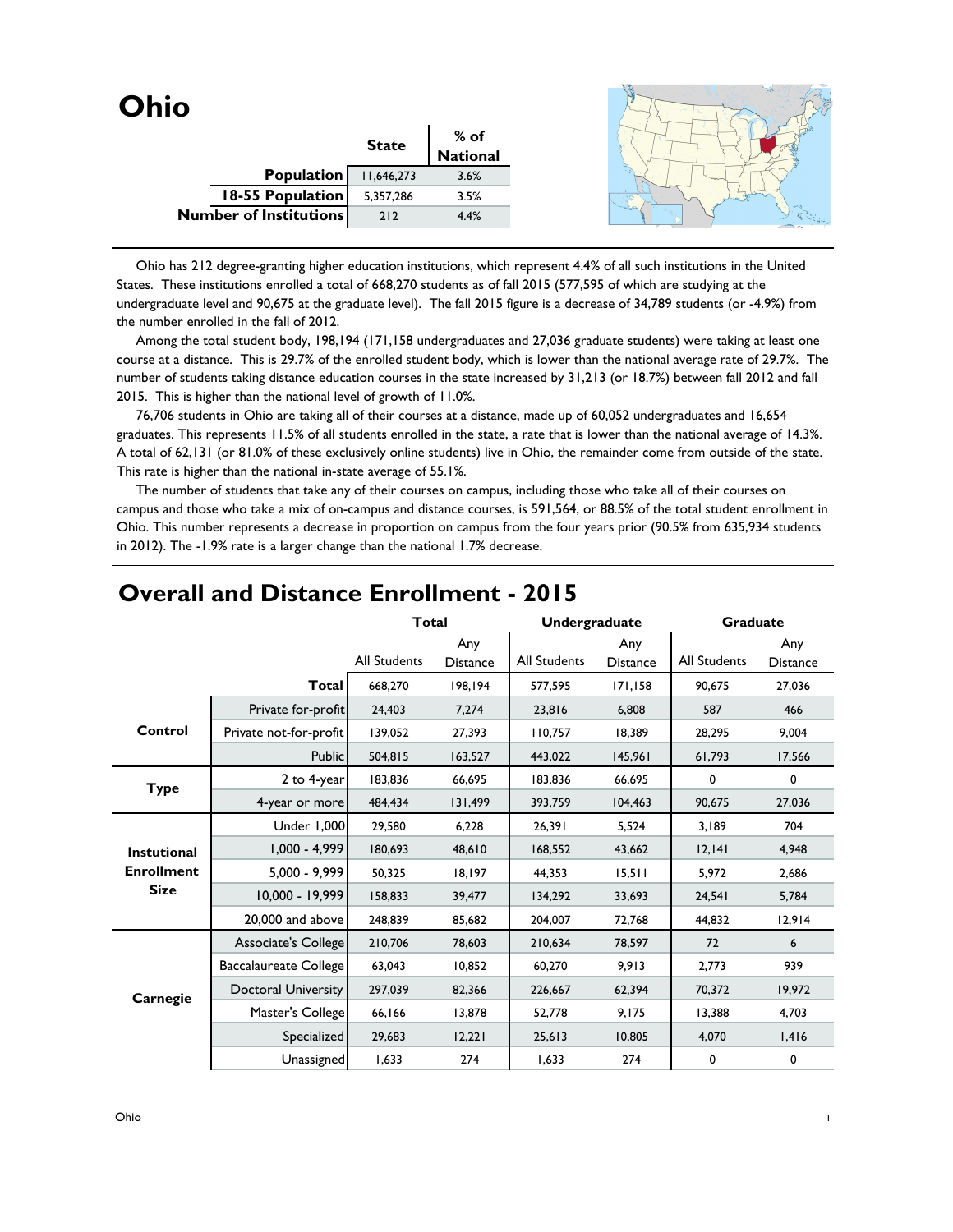

# **Distribution of Total Student Enrollment**



## **On-Campus Students**



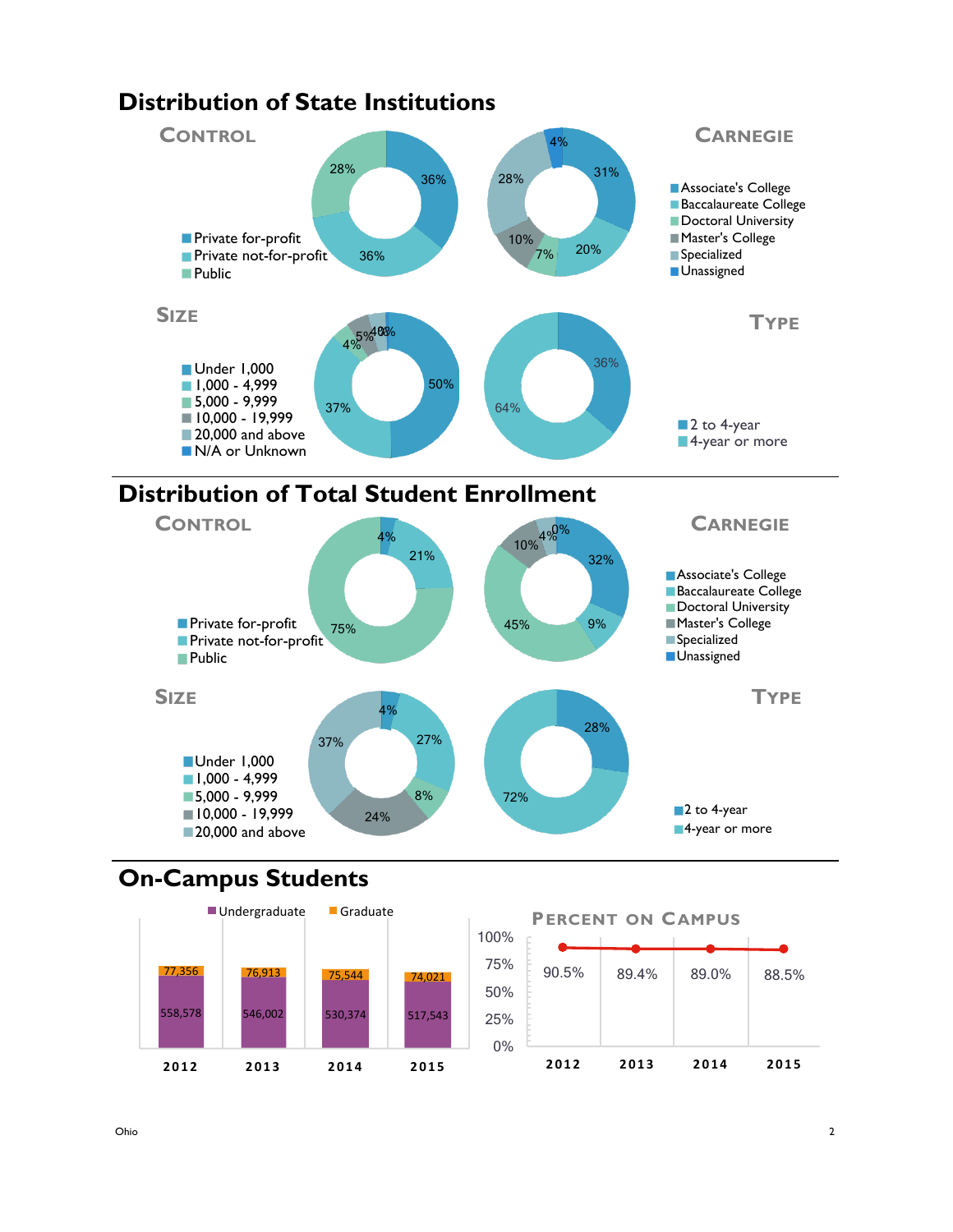## **Distribution of Distance Student Enrollment**



## **Enrollment Trends**



## **Exclusively Distance Student Locations**